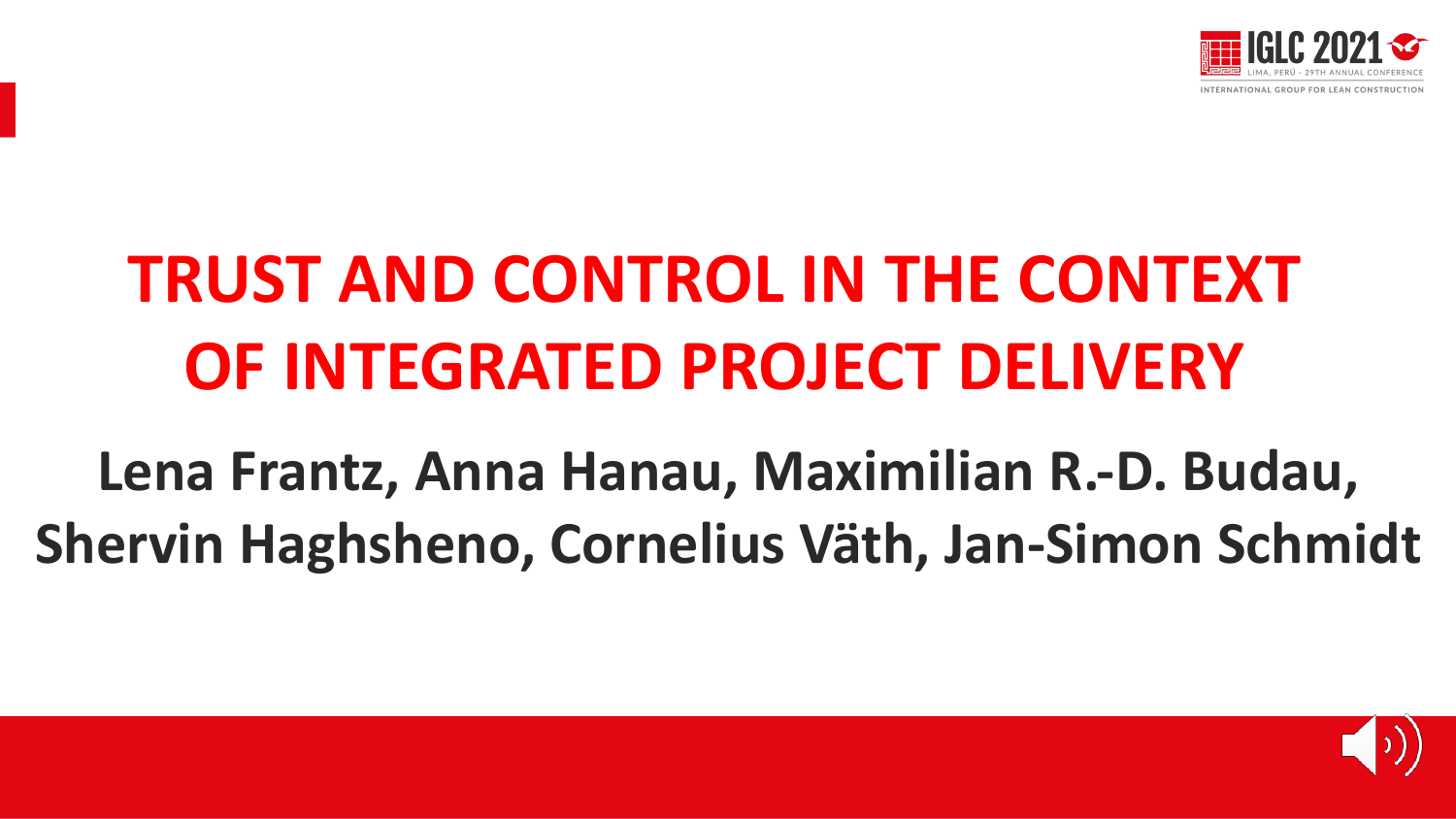

#### **AGENDA**

- Integrated Project Delivery
- Definition of Trust and Control
- Interactions between Trust and Control
- Selected Trust Issues and Control Tasks in IPD
	- Definition of Target Costs
	- Team Selection
	- Remuneration of IPD Partners
- Conclusions
- References

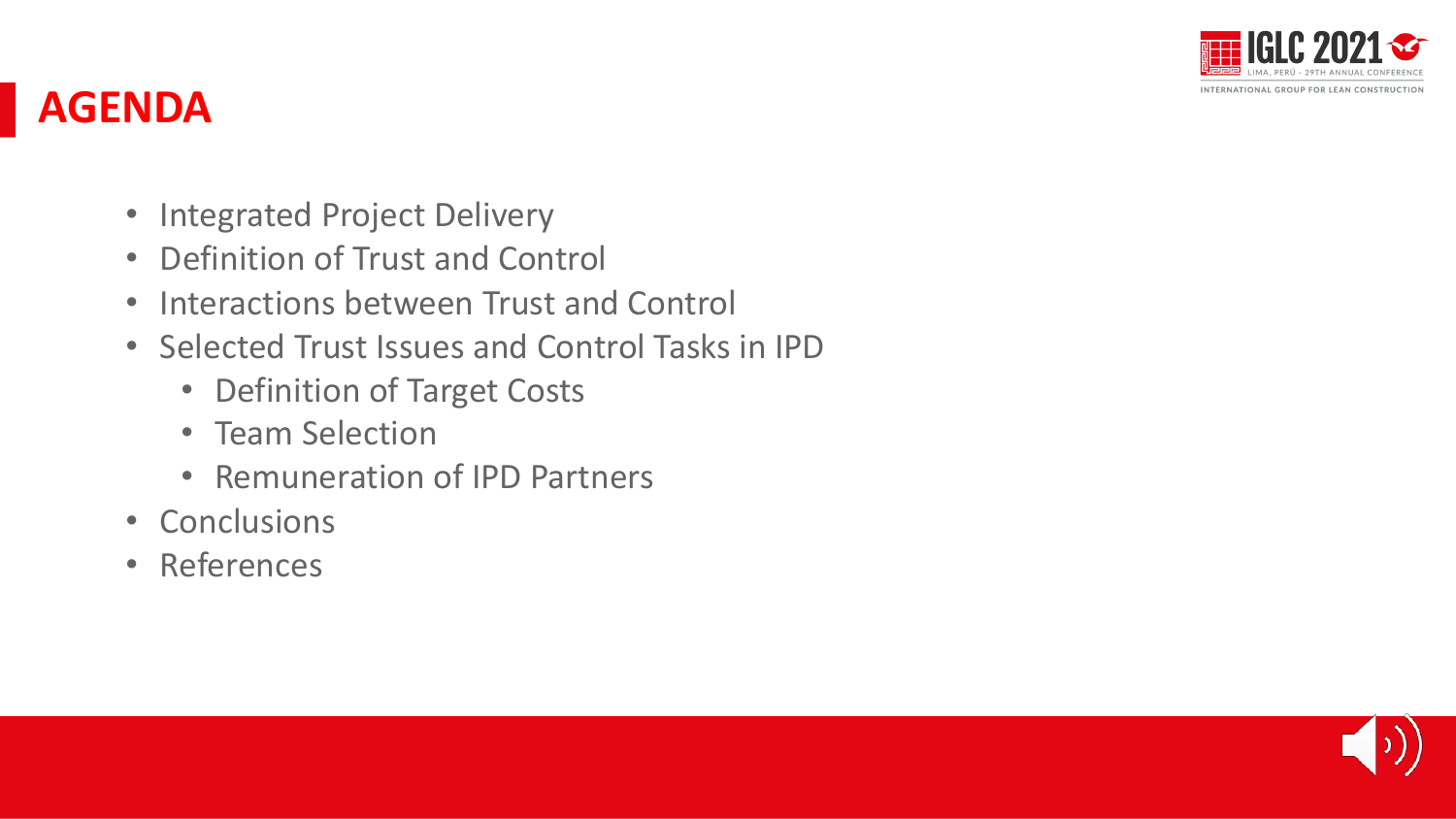

# **Integrated Project Delivery (IPD)**

"At the core of an integrated project are collaborative, integrated and productive teams composed of key project participants. Building upon early contributions of individual expertise, these teams are guided by principles of **trust**, transparent processes, effective collaboration, open information sharing, team success tied to project success, shared risk and reward, value-based decision making, and utilization of full technological capabilities and support." (AIA 2007, p. 2)

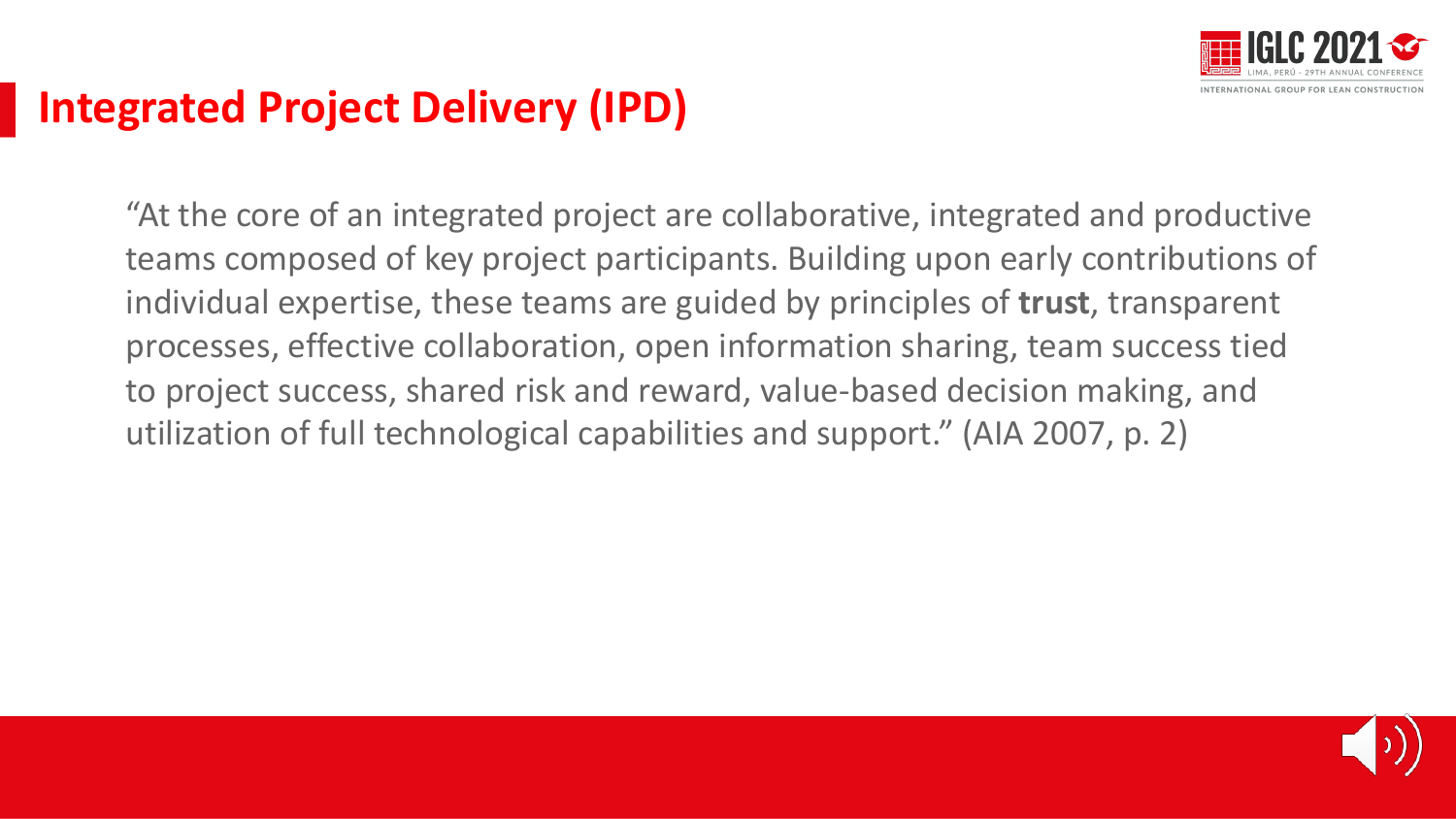

# **Definition of Trust and Control**

"**Trust** is the positive expectation from a person, organization, or system with confidence that they will behave predictably in the common interest and do not pursue their personal interest."

"**Control** is a mechanism for regulating and supporting the pursuit of project goals. Control tasks include, on the one hand, a review of persons or organisations. On the other hand, a control task includes the comparison of planned and realised variables (costs, deadlines, etc.)."

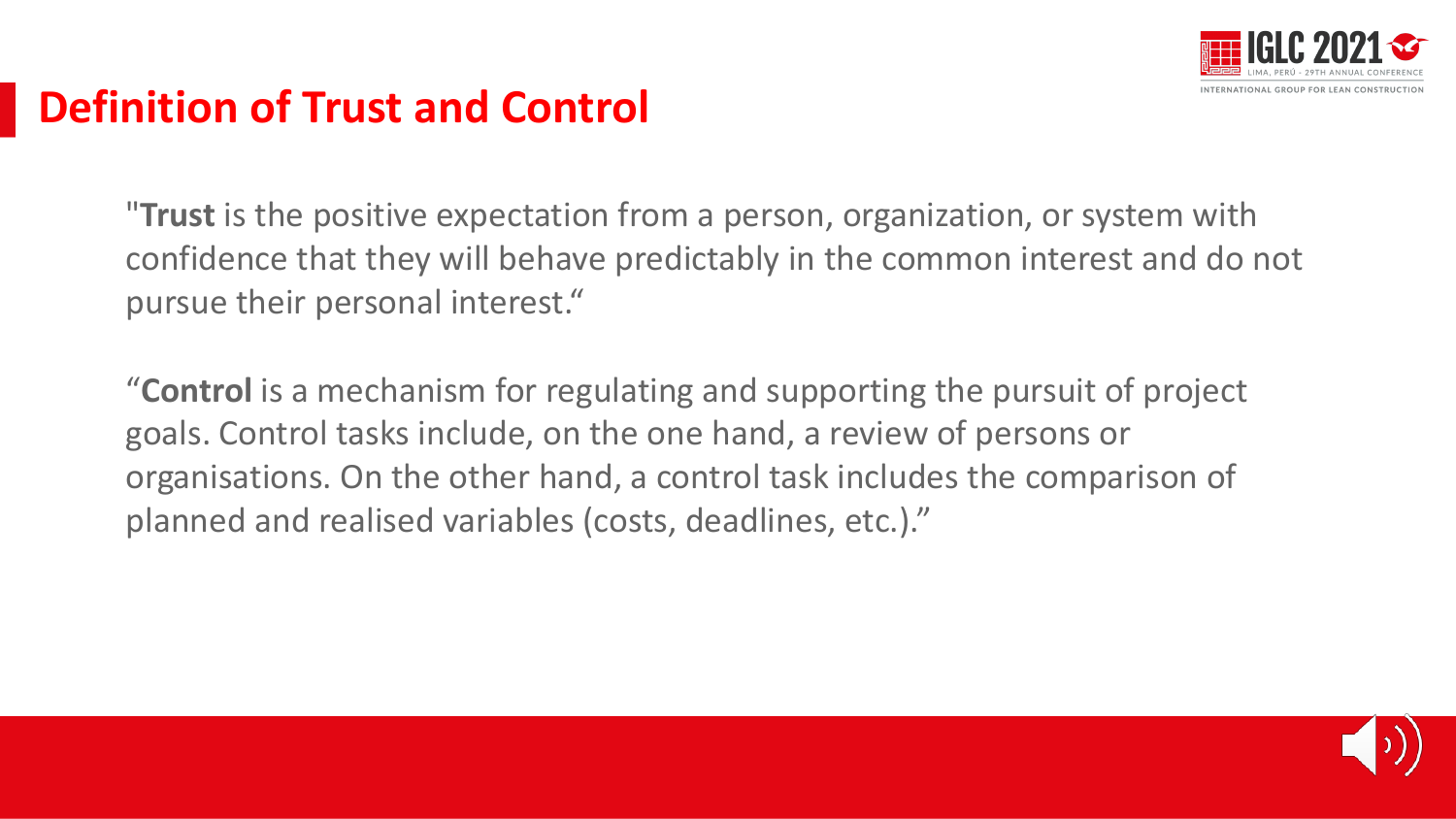

### **Interactions between Trust and Control**



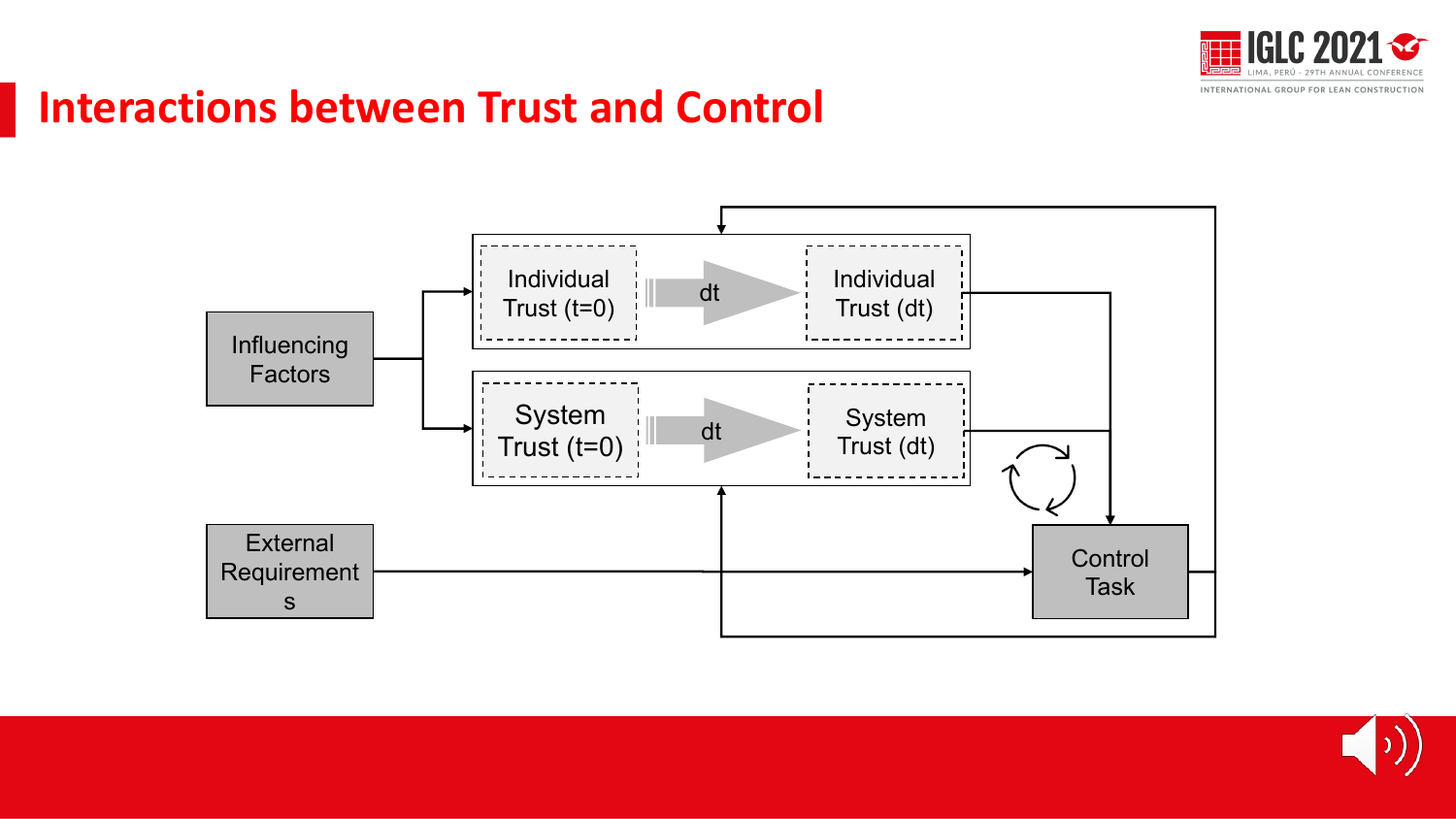

# **Definition of Target Costs**



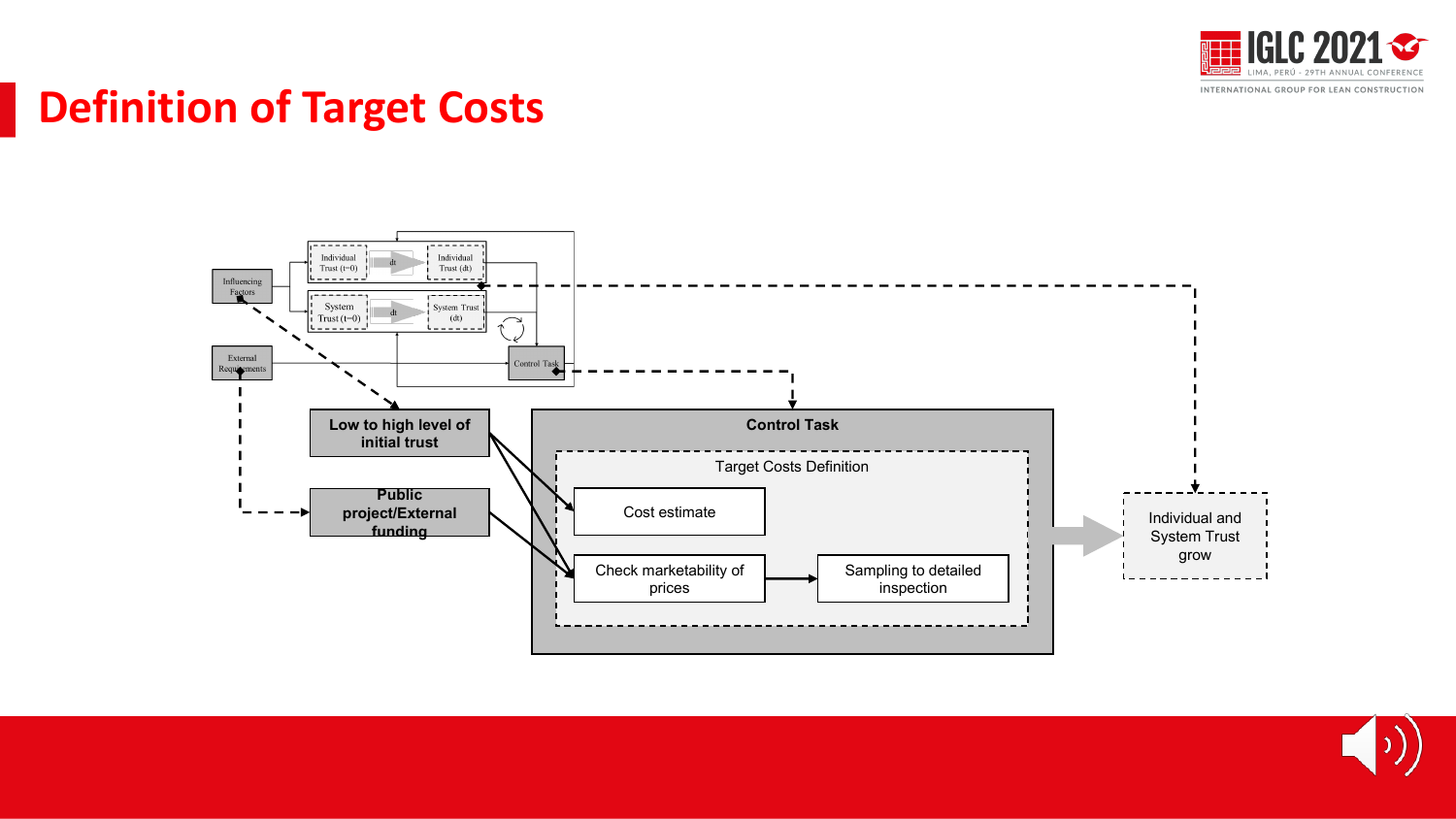

#### **Team Selection**



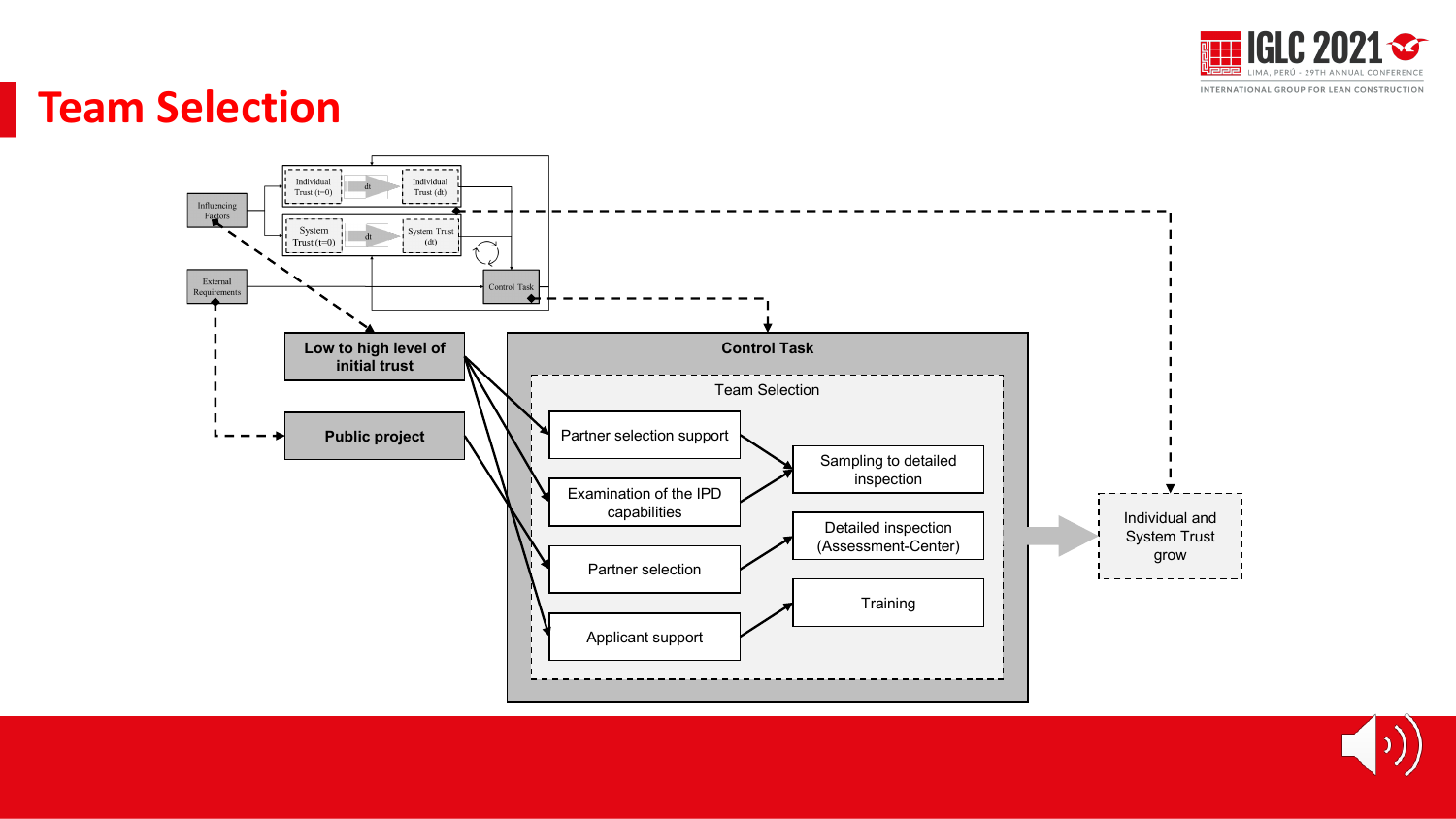

### **Remuneration of IPD Partners**



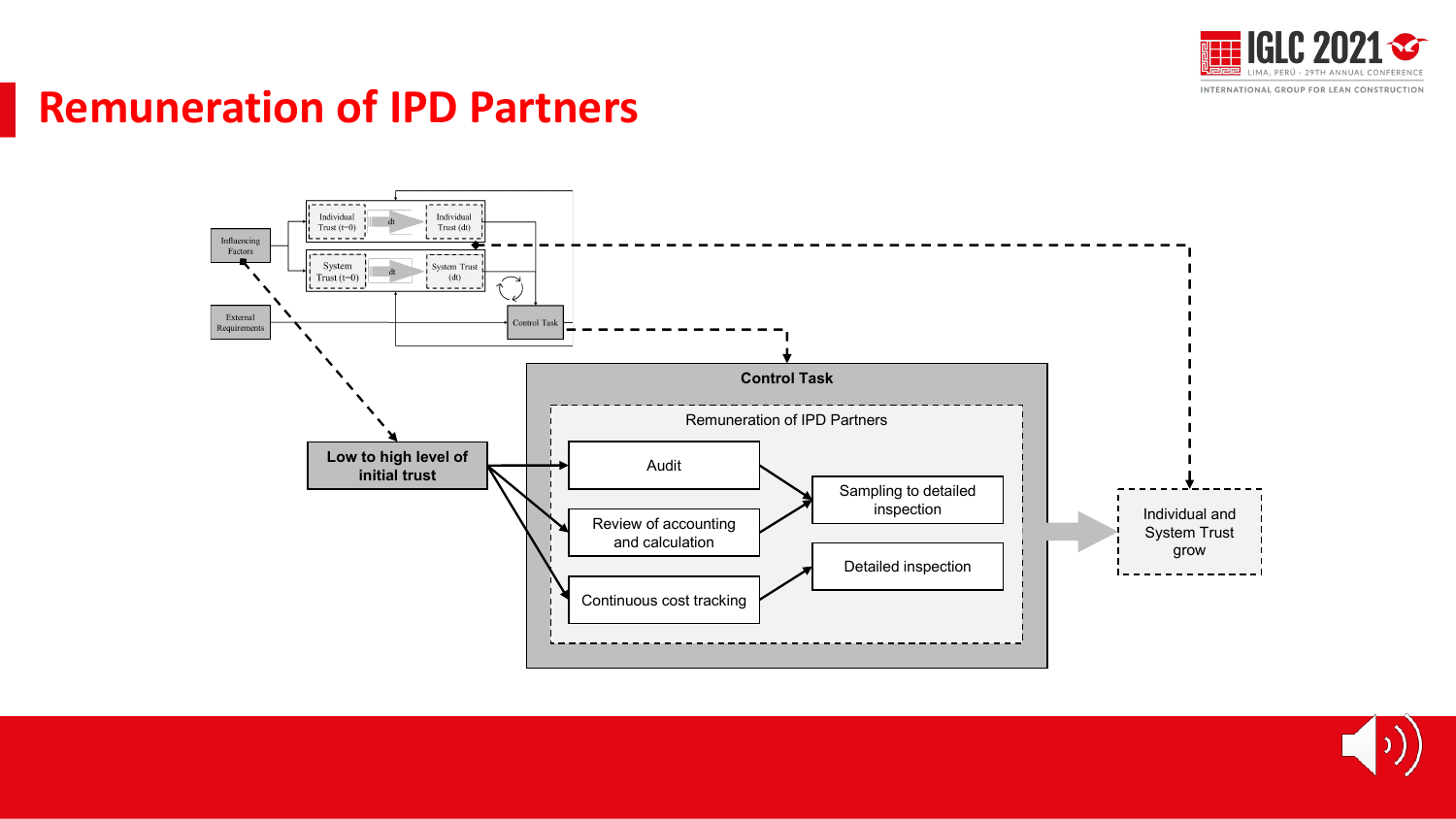

# **Conclusions**

- A distinction between trust between the participants and trust in the system must be made.
- So-called control tasks are required for the system to function.
- These control tasks interact with the different types of trust in the project.
- On the basis of so-called trust issues it was shown that the execution of one of these control tasks can also increase the trust level.
- This does not mean that there is a direct correlation between trust and control.
- Project execution is a very complex system in the context of which control tasks can have very divergent effects on trust in the project.
- Beyond this project, the interplay between trust and control must be further investigated in order to increase the understanding of IPD and thus further improve acceptance and project performance.

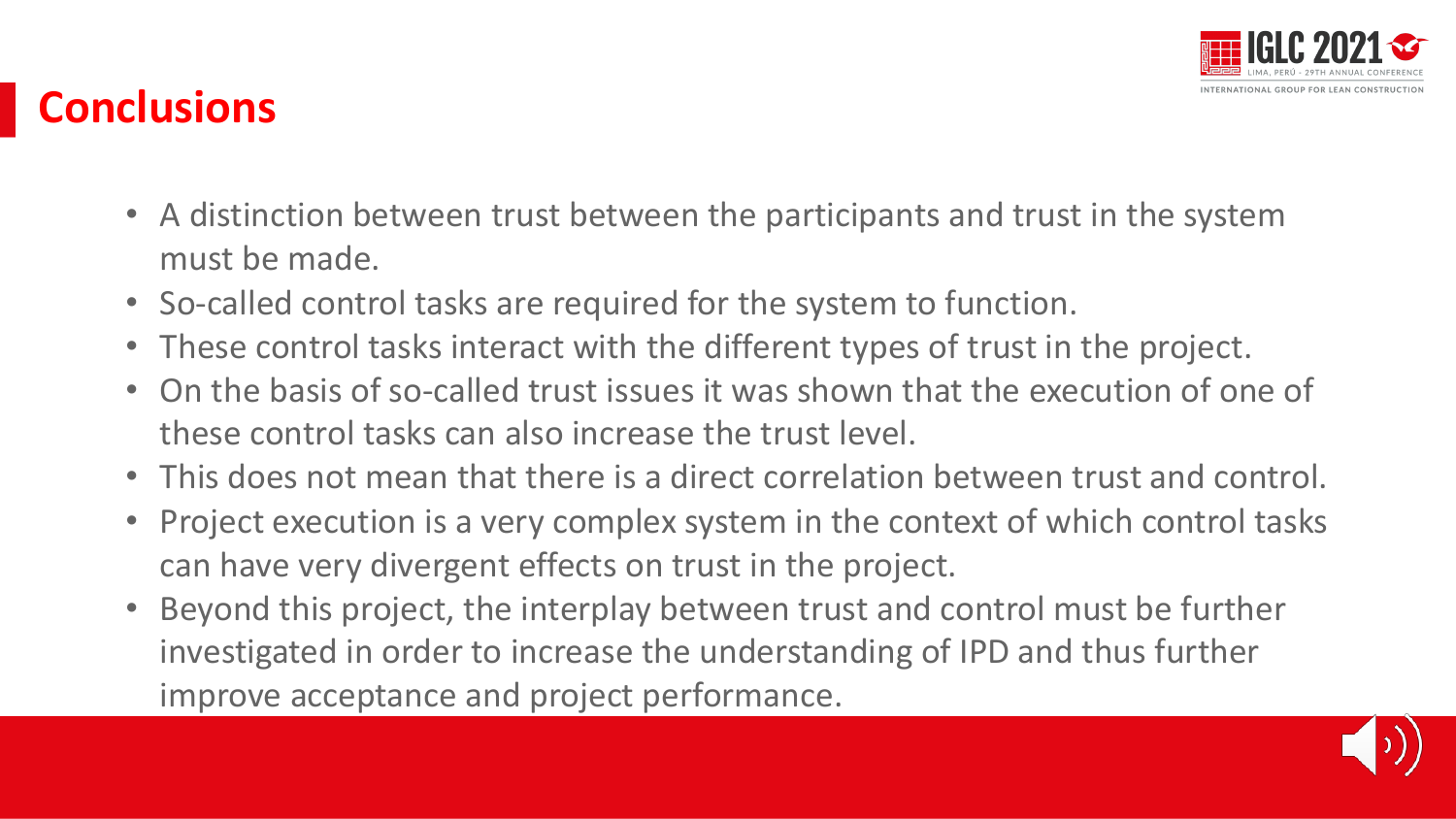

#### **References**

• American Institute of Architects [AIA] (2007): Integrated Project Delivery – A Guide